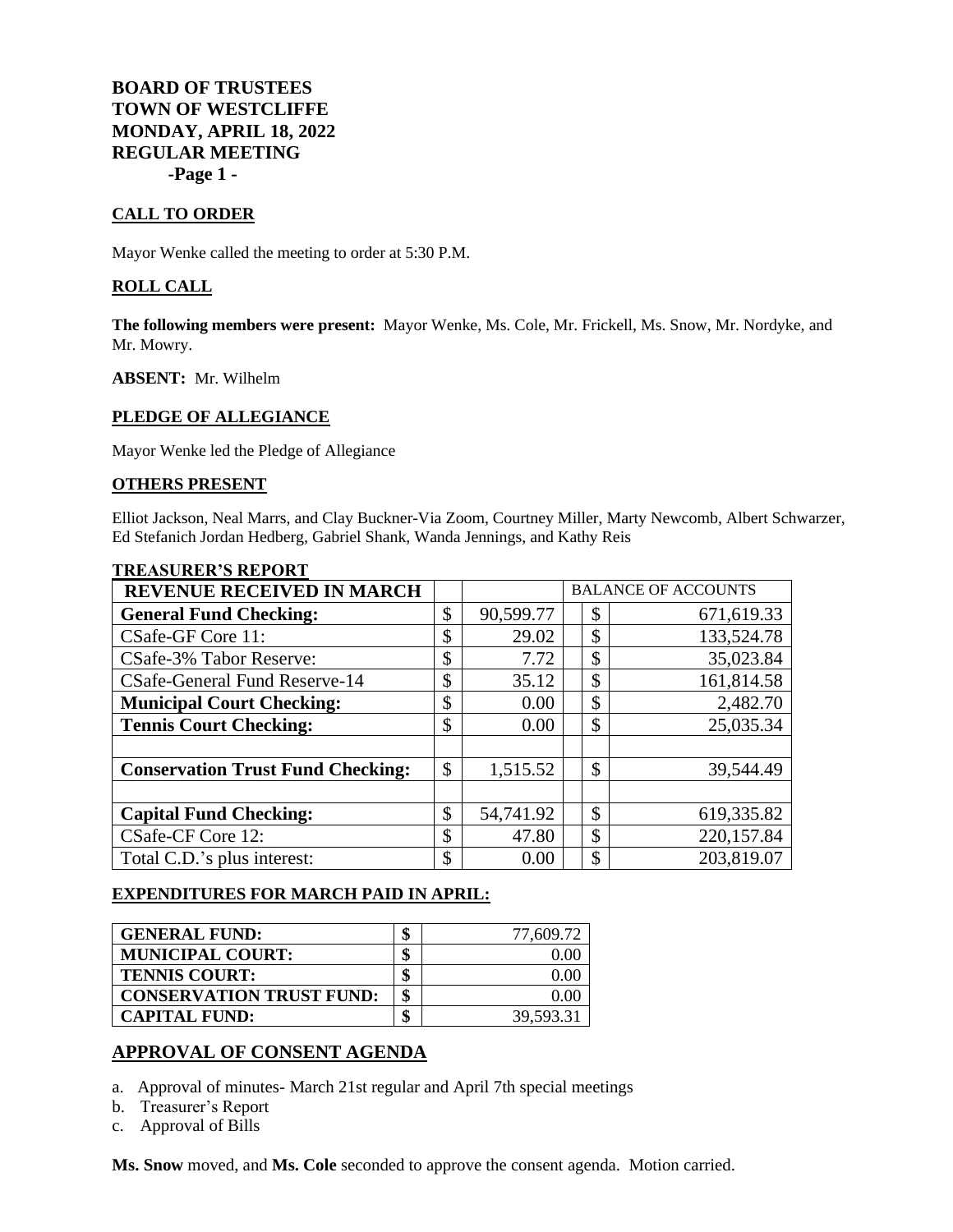### **OLD BUSINESS**

## **a. Consideration of a request to approve a lease with Bootleggers Mercantile for a portion of the alley on the east side of the building.**

Mayor Wenke explained that a workshop was held regarding leasing or selling the property. The board after some discussion, determined due to a couple of issues, the maintenance of the sewer line and it would change the dynamics of the park, and it isn't a good fit.

**ACTION: Ms. Snow** moved, and **Mr. Frickell** seconded to disapprove the request. Motion carried.

#### **NEW BUSINESS**

## **a. Swear in newly elected officials.**

Clerk Reis swore in Mr. Wenke as Mayor. Mayor Wenke swore in Mr. Nordyke, Mr. Frickell, and Mr. Mowry as Trustees. Mr. Wilhelm will be sworn in at a later date.

## **b. Appoint Town Officials and the newspaper of record.**

The following were appointed:

Mayor Pro-Tem – Bess Cole Town Manager – Gabriel Shank Town Clerk – Kathy Reis Town Attorney – Clayton Buchner Municipal Judge – James Heavey Auditor – Mayberry & Company, LLC Newspaper- Wet Mtn. Tribune

**ACTION: Mr. Wenke** moved, and **Mr. Mowry** seconded to approve these appointments above as written. Motion carried.

## **c. Appoint members to Planning Commission.**

Mayor Wenke appointed the following to Planning Commission:

Building and Zoning Official-Gabriel Shank, Trustee Snow, Bob Fulton, Charley Ellison as Chair, and John Van Doren as the alternate.

**ACTION: Mr. Wenke** moved, and **Ms. Snow** seconded to appoint the above as written. Motion carried.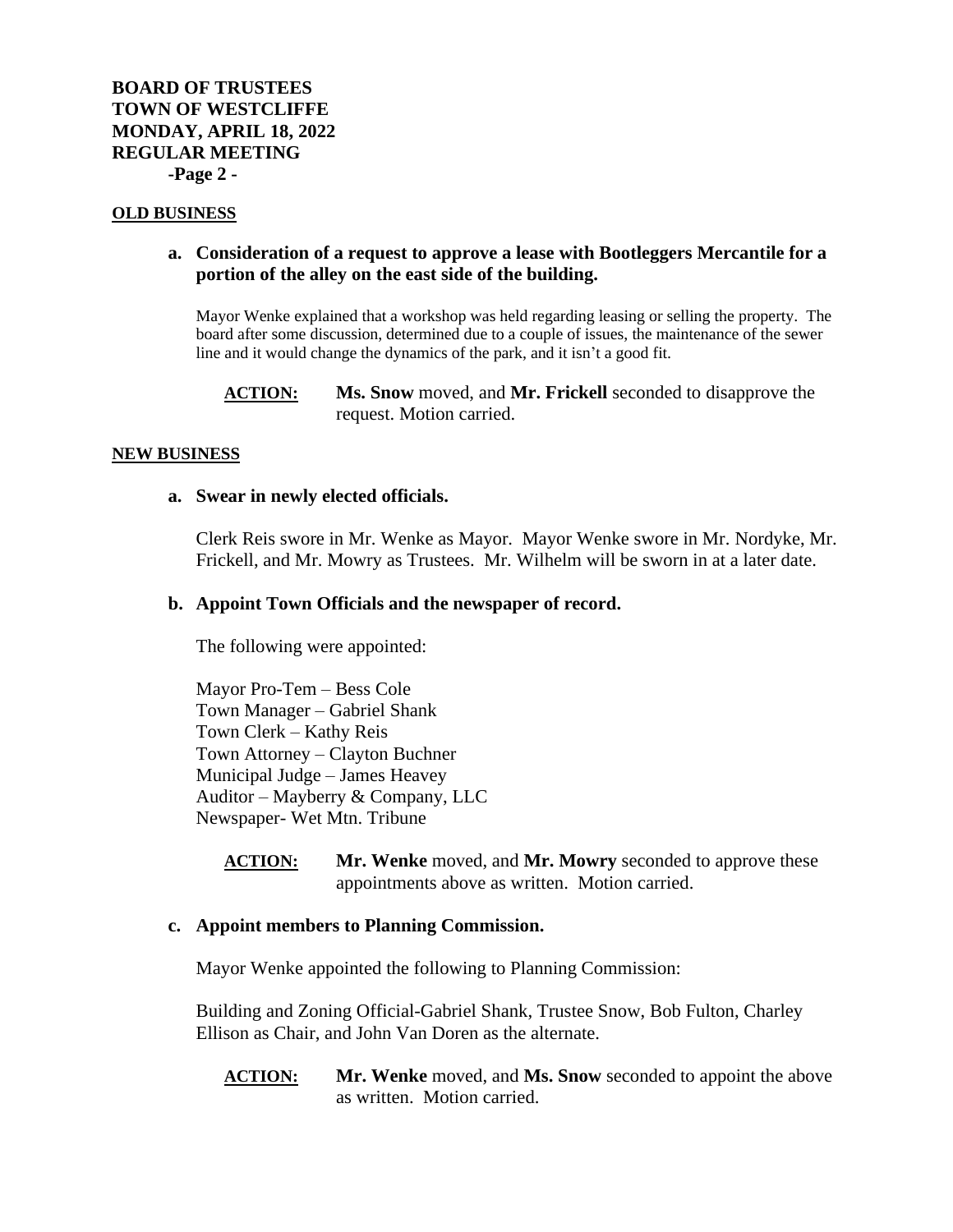**BOARD OF TRUSTEES TOWN OF WESTCLIFFE MONDAY, APRIL 18, 2022 REGULAR MEETING -Page 3 –**

## **NEW BUSINESS CONTINUED**

### **d. Sheriff 1st quarter report.**

Total calls-1,361, of those County-782, Silver Cliff-174, and Westcliffe-405. There were 70 traffic stops in Westcliffe, including several contacts downtown with the overlength parking. He also reported that the canine is in operation now, and she is doing very well. There are 12 on staff, the Sheriff, Under Sheriff, Court Security Deputy, and 9 for patrol.

Sheriff Byerly said he would be asking for a support letter for a grant. He reminded everyone to be very careful with the fire danger so high.

## **e. Consideration of a request to allow the Rotary Club to install three benches along the Planet Walk – Courtney Miller.**

Courtney Miller representing the Rotary Club and Planet Walk is requesting installing three benches built by C Bar C along the Planet Walk at 102 Main, 511 Main, and the high school. We want to hold off on the one at the high school until the sidewalk is installed. The request was also for the Town to install them this week if possible.

Permission has been granted by Seei's and Solvista. Clerk Reis asked for copies of the approvals for the Town's records.

Manager Shank asked that the bases be painted to match the Planet Walk frames, preventing them from rusting.

**ACTION: Mr. Wenke** moved, and **Ms. Snow** seconded to approve placing the three benches at 102 Main, Solvista, and Custer County High School; the frames are painted by Rotary to match the frames on the Planet Walk signs, and the Town will install them as the schedule allows. Motion carried.

# **f. Consideration of approving Façade Grant applications.**

Town Manager Shank reported that we reviewed all the applications and presented them to the committee. There was one change, saving the applicant and the Town money. Solvista had a relatively high quote for the gutter replacement; they have received a from a local company that reduced their request, bringing their award down to \$3,070.00 from \$5,000.00, compensating them a dollar per dollar for the project. There is \$2,790.72 remaining in the fund. We could re-post and fund possibly another project.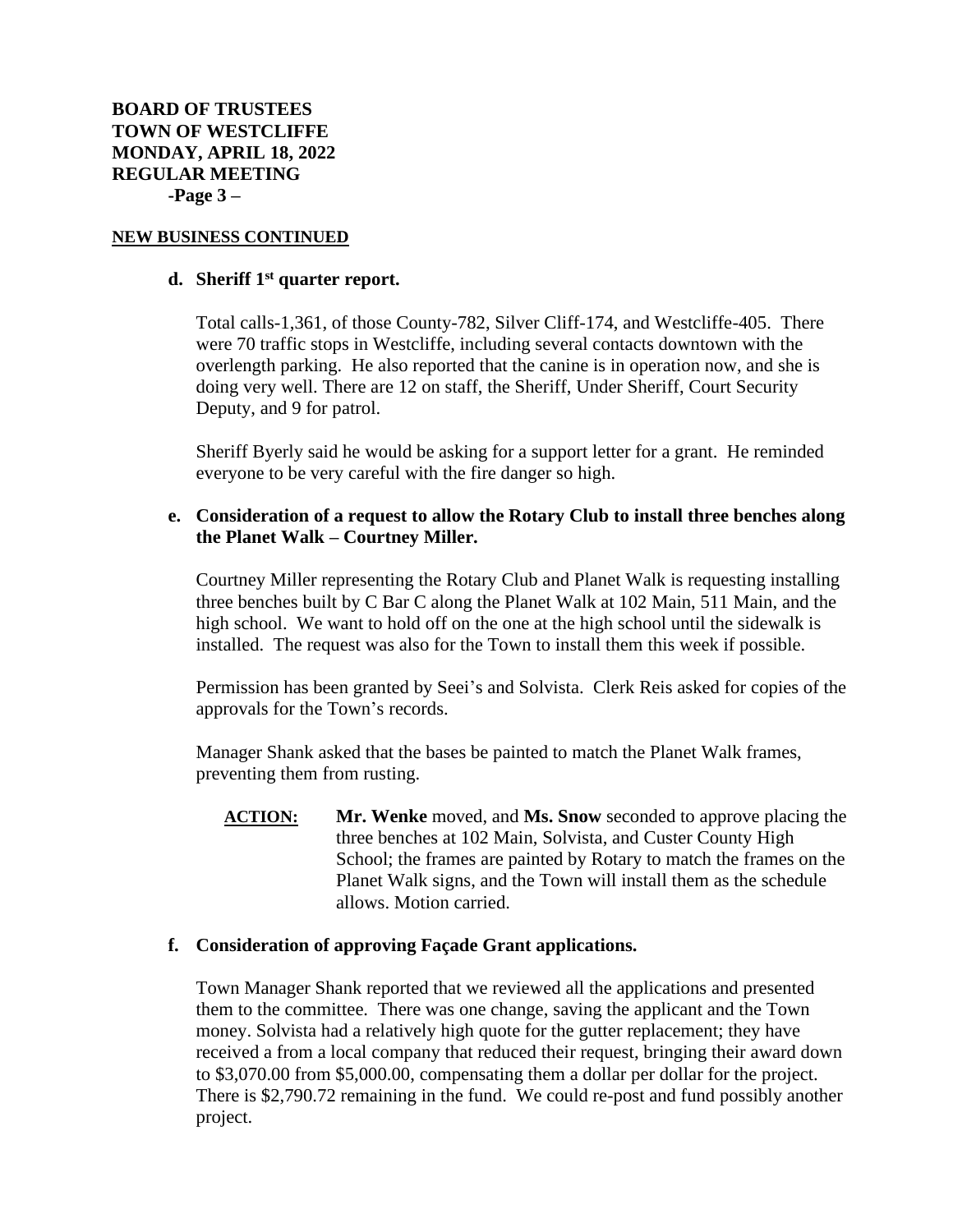# **BOARD OF TRUSTEES TOWN OF WESTCLIFFE MONDAY, APRIL 18, 2022 REGULAR MEETING -Page 4 –**

## **NEW BUSINESS CONTINUED**

Clerk Reis will send a letter of the award with the requirements for receiving the funds.

The following were approved for the Façade Grant program:

All Aboard Westcliffe/102 Main Street - \$5,000.00 Sol Vista/511 Main Street-\$3,070.00 Custer County Realty/902 Main Street - \$5,000.00 Bob Fulton/404 Main Street-\$1,810.00 Lollipop & CO./307 Main Street-\$1,221.78 Wapiti Ranch Realty/217 Main Street-\$5,000.00 Westcliffe Center for the Performing Arts-\$1,107.50

**ACTION: Mr. Frickell** moved, and **Mr. Nordyke** seconded to approve the grant applications as presented. Motion carried.

## **g. Consideration of a request to approve Resolution #3-2022 amending the Town Handbook.**

Clerk Reis stated this is a clean-up ordinance removing any references to sick and vacation time to PTO time, along with the changes in the resolution as follows. "compensatory and vacation time PAID TIME OFF (PTO) AS DELINEATED IN SECTION 302. Employees will be paid at a rate of 20% of accumulated sick pay hours. The maximum accumulation is  $320$  hours; i.e.  $320/20% = 64$  hours."

**ACTION: Mr. Mowry** moved, and **Ms. Cole** seconded to approve Resolution #3-2022, amending the Town Handbook. Motion carried.

## **h. Consideration of a request to approve an Overmatch letter for the Safe Routes to School project.**

Town Manager Shank reported that the engineers' estimate in November of 2020 was \$484,751; we received only one bid for \$850,888 due to inflation. There is a shortfall of approximately \$366,137. More grant funding is available that is 100% funded, with no match from the Town. To secure a start date after the award with no delay, we are required to approve an Overmatch letter to allow us to proceed. Construction could start a week after the award if the grant is awarded and with the letter. If the funds are not awarded, the project may not happen.

Clerk Reis stated that Silver Cliff would be reviewing this at their meeting in May.

**ACTION: Mr. Frickell** moved, and **Mr. Nordyke** seconded to approve the Overmatch letter for the Safe Routes to School project. Motion carried.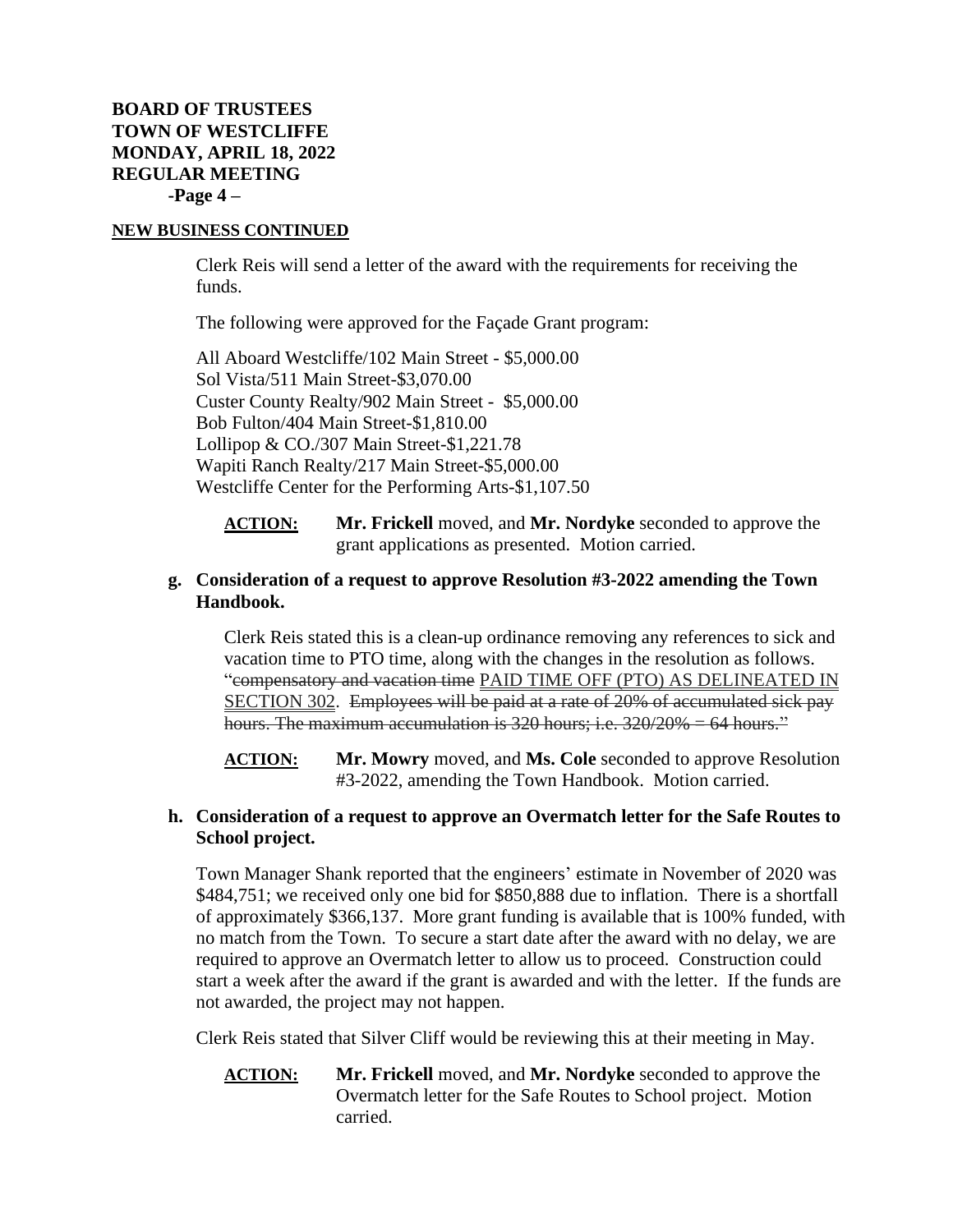#### **NEW BUSINESS CONTINUED**

## **i. Consideration of a request to allow the Mayor to sign a contract with Langston Concrete for the Safe Routes to School project.**

Town Manager Shank reported that the contract will hold the bid of \$850,888 until July 15<sup>th</sup> of, 2022. The draft grant application is due May  $6<sup>th</sup>$ , presentations are May  $23<sup>rd</sup>$ , application reviews are June 13<sup>th</sup>, 14<sup>th,</sup> and 15<sup>th</sup>, and the grant award date is June  $27<sup>th</sup>$ . With the approved Overmatch letter, construction should be able to start the week or two after. The completion date is October  $31<sup>st</sup>$ . This can be extended in writing if needed.

**ACTION: Mr. Mowry** moved, and **Ms. Snow** seconded to approve the mayor signing a contract with Langston Concrete for the Safe Routes to School project. Motion carried.

## **j. Discussion and consideration of contracting with a Public Relations firm.**

Mayor Wenke would like to discuss contracting with Bre starting in June, with approved funds in the budget. He felt that this would help inform our citizens regarding the projects and the tax dollars spent.

Deputy Clerk Jennings is doing a great job and should continue the posts she is doing. If we contract with Bre or another company, they should not be involved with those types of posts.

A concern was that the previous proposal included work we didn't need. After some discussion, the board agreed that we revisit this and we be quite clear on what we need regarding the tax dollars.

Mayor Wenke asked Ms. Snow and Ms. Cole to meet with Bre to discuss this. Ms. Snow clarified what the board would like from Bre: Inform the public about the use of their tax dollars with the last approved tax increase and pave the way in case we want to do it again. The board agreed. Mayor Wenke requested this to be placed on the May agenda for further discussion.

## **STAFF & COMMITTEE REPORTS**

#### **a. Report from Town Clerk**

**CDS**-Charles Boggle provided information through SCEDD-Leslie Mastroianni for Congressionally Direct Spending-through Senator Hickenlooper's office.

The total project applied for by Leslie is \$1,196,350; the amount requested is \$1,000,000 for improvements at Hermit Park that include replacing the tennis courts to accommodate both tennis and pickleball play, installing accessible restroom facilities, enlarging the pavilion to meet demand, and installing a basketball court at the park.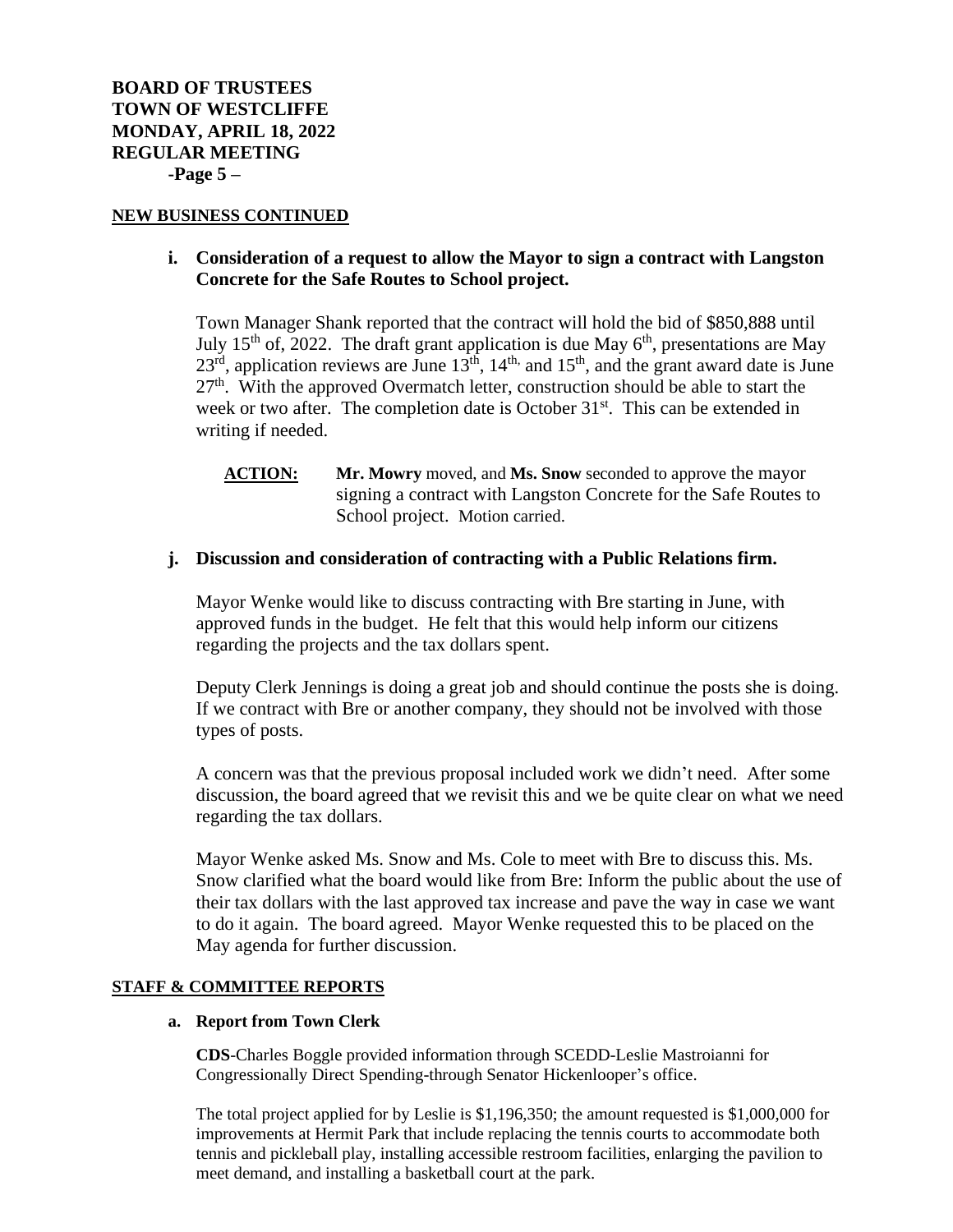# **BOARD OF TRUSTEES TOWN OF WESTCLIFFE MONDAY, APRIL 18, 2022 REGULAR MEETING -Page 6 –**

## **STAFF & COMMITTEE REPORTS CONTINUED**

She didn't have a date of award; however, the proposed project start date is 10/12/2022 with a completion date of 9/30/2023.

**Clean up day-** Breakfast, 10:00 a.m. biscuits, burritos, pancakes for Westcliffe and Silver Cliff volunteers; the Towns pay for the meals. We need to know how many will be attending. Electronic recycling will be on May  $14<sup>th</sup>$ ; we would like to share the cost of \$350.00 with Silver Cliff.

**Elected Officials Training**-CIRSA requires Elected Officials to take Anti-Harassment in the Workplace and Ethical Behavior for Elected Officials training every two years. Each of you should have received an email to create an account. The Town gets credit (points) after you complete the courses.

### **b. Report from Town Manager**

**CIRSA Inspection-**The yearly inspection went well, no issues to report.

**Trees-**A list of trees that grow in similar climates and situations like ours.

**Memorial Park-**A request has been sent to the Colorado Parks and Wildlife (the organization that approved the original grant) for approval to do the proposed improvements.

**Bathroom Improvements-**Baby changing stations have been installed in the Jess Price Memorial Park restrooms. Baby changing stations will be installed in the restrooms at the Summit Park restrooms soon.

**TAP project-**Colorado Open Lands has approved the proposed roundabout at the intersection at Adams Blvd. and Main Street. We have a signed letter regarding the encroachment. The sidewalk, curb, and gutter can be continued. If we decide we can pave the parking.

**Bluff**-The power supplies have been secured, with new weatherproof boxes.

**New Hires-A** new hire that has been with us for a week and a half. There is a potential to hire a full-time temporary employee.

**Rosita Parking lot-**A Request for Proposal is being written to receive bids.

**Striping**-Hopefully will be started in May.

**Request from Trustee**-Can you please let us know when a major business/site development is being processed as part of your monthly report? Manager Shank responded he will do this.